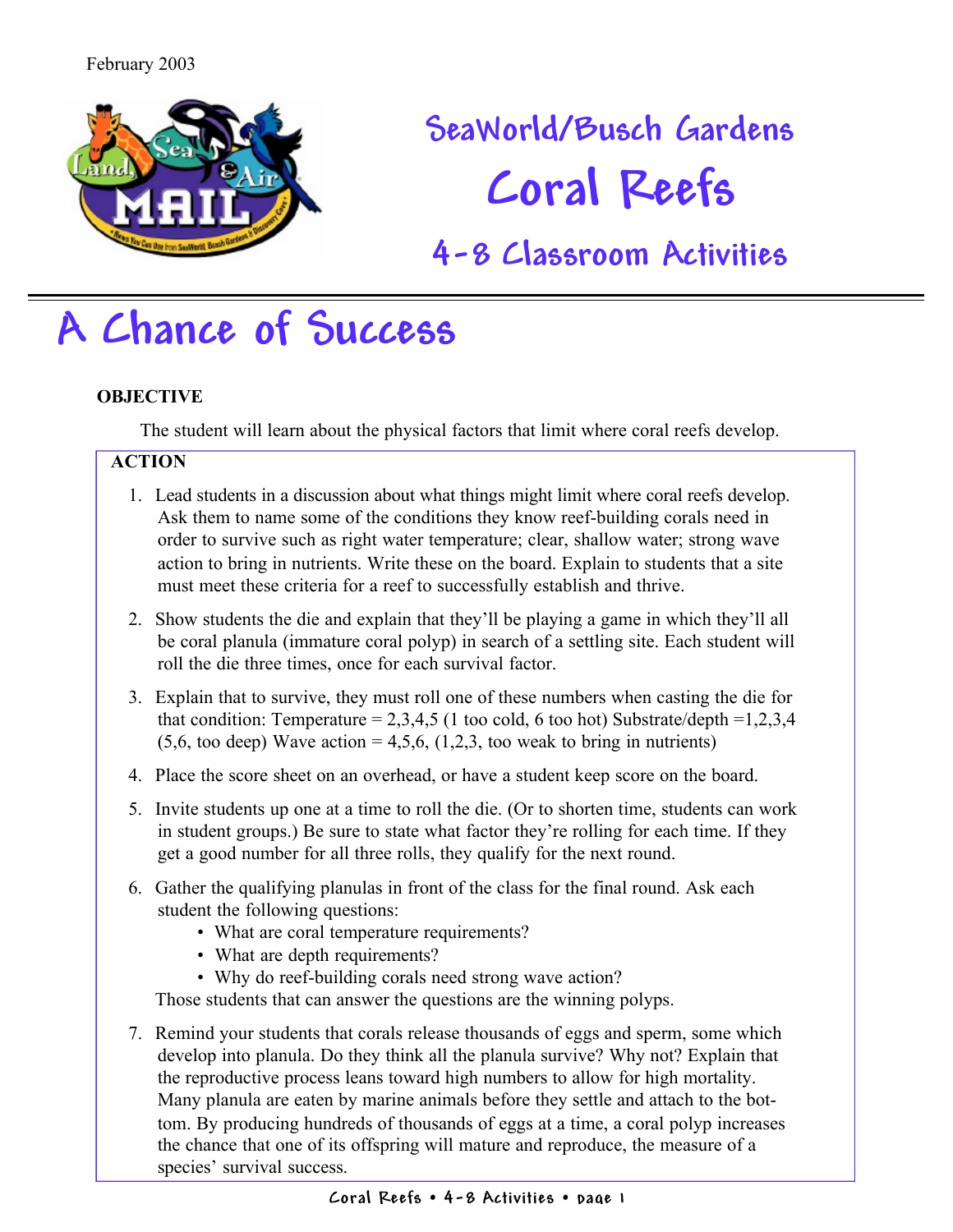### **DEEPER DEPTHS**

Calculate the percentage of planulas that survive each round.

### **MATERIALS**

### **For each student group or class:**

- 1 die
- copy of score card

| Score Card |                   |             |             |
|------------|-------------------|-------------|-------------|
| name       | water temperature | water depth | wave action |
|            |                   |             |             |
|            |                   |             |             |
|            |                   |             |             |
|            |                   |             |             |
|            |                   |             |             |
|            |                   |             |             |
|            |                   |             |             |
|            |                   |             |             |
|            |                   |             |             |
|            |                   |             |             |
|            |                   |             |             |
|            |                   |             |             |
|            |                   |             |             |
|            |                   |             |             |
|            |                   |             |             |
|            |                   |             |             |
|            |                   |             |             |
|            |                   |             |             |
|            |                   |             |             |
|            |                   |             |             |
|            |                   |             |             |
|            |                   |             |             |
|            |                   |             |             |
|            |                   |             |             |
|            |                   |             |             |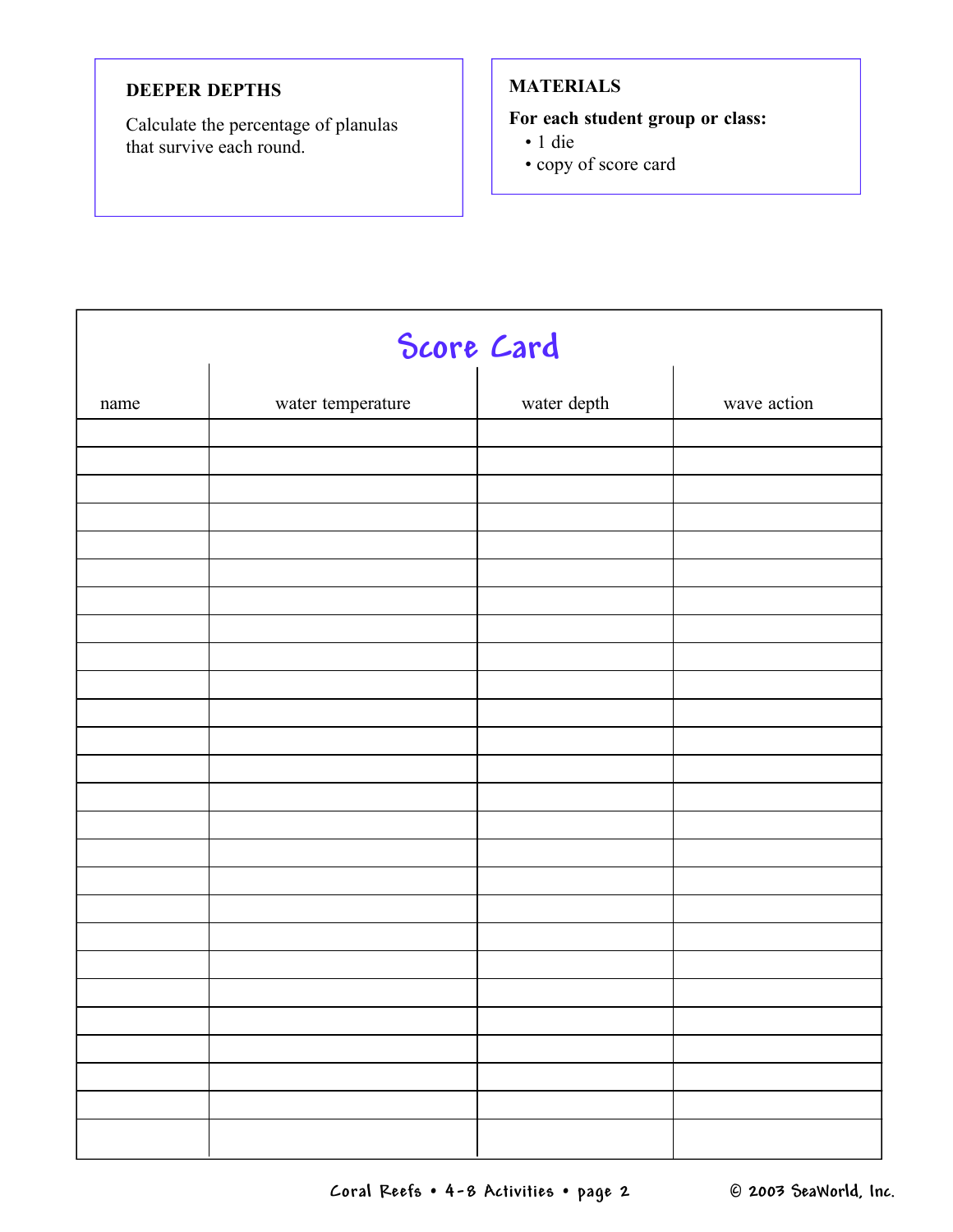

# **SeaWorld/Busch Gardens Coral Reefs**

### **4-8 Classroom Activities**

## **What's My Name?**

### **OBJECTIVE**

The student will learn to use a dichotomous key to identify a variety of reef organisms.

### **ACTION**

- 1. Lead students in a discussion about organizing objects into groups based on things they have in common. For example, ask students to describe how books are organized in a library (*alphabetically for fiction, by topic for nonfiction*). Why is it important to have a system to organize books? (*So it's easy for people to find a book*.) What other examples of grouping by similarities can students think of? (*Items in a grocery store, businesses in a phone directory, record collections, etc.*) Explain that biologists also have a system to organize living things. It places organisms into groups that have clear-cut similarities. Ask students to name some of the characteristics of birds and to explain why a fish isn't a mammal. Tell students that there is a scientific method for determining to what group an organism belongs. It's a key that leads you through a series of choices based on your observation of the organism. Eventually, you make a final choice that identifies the organism. Because there are two choices at every step, this system is called a dichotomous key (*di means two, chotomous means branched*).
- 2. Use an overhead projector to show the picture of the fireworm (card number C) or just hold the card up for the class to see. Demonstrate how the key works by leading the class through two or three steps, but don't identify the creature for them. Read the statements from the key out loud, and let students make the decisions based on their observations.
- 3. Divide class into groups of four students each. Have students cut out picture cards of organisms and divide them among the members of their group. Each group should select one person to read from the key.
- 4. One student selects an organism from her/his pile, and the person with the key reads the criteria. All members of the group should agree on whether or not the organism fits the criteria before moving on to the next step of the key.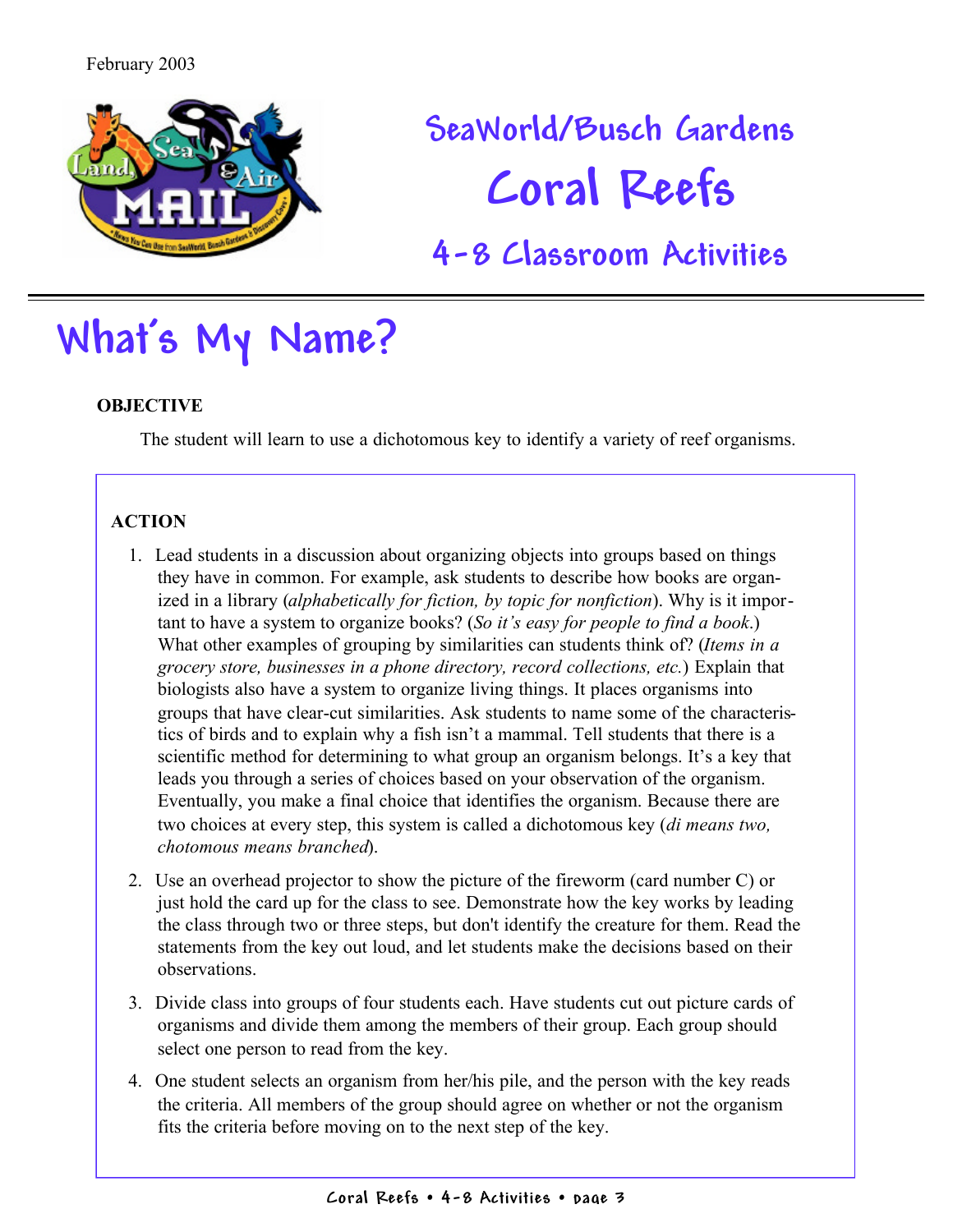- 5. When the organism has been identified, the person whose pile it came from writes its name on the picture and sets it aside. The next person selects a card from his/her pile and the group repeats the steps in keying it out.
- 6. When all the groups have identified each organism, review their findings as a class. Explain that since they were using only pictures of the animals, their criteria was limited to overall appearance only. If they had the actual organism in front of them, what other criteria could they have used? (size, color, weight, features that may have been hidden in the drawing)

#### **DEEPER DEPTHS**

The animals in this activity are invertebrates from the phyla Cnidaria, Mollusca, Arthropoda, Echinodermata, Annelida, and Platyhelminthes. Have the students hypothesize which animals are related. Then have the students do research and determine the characteristics of animals in each of these phyla and identify the phylum for each animal.

#### **MATERIALS**

#### **For each student group of four:**

- copy of animal cards
- copy of Coral Reef Animal Key
- pencils
- scissors



Sea urchins are common inhabitants of reef ecosystems.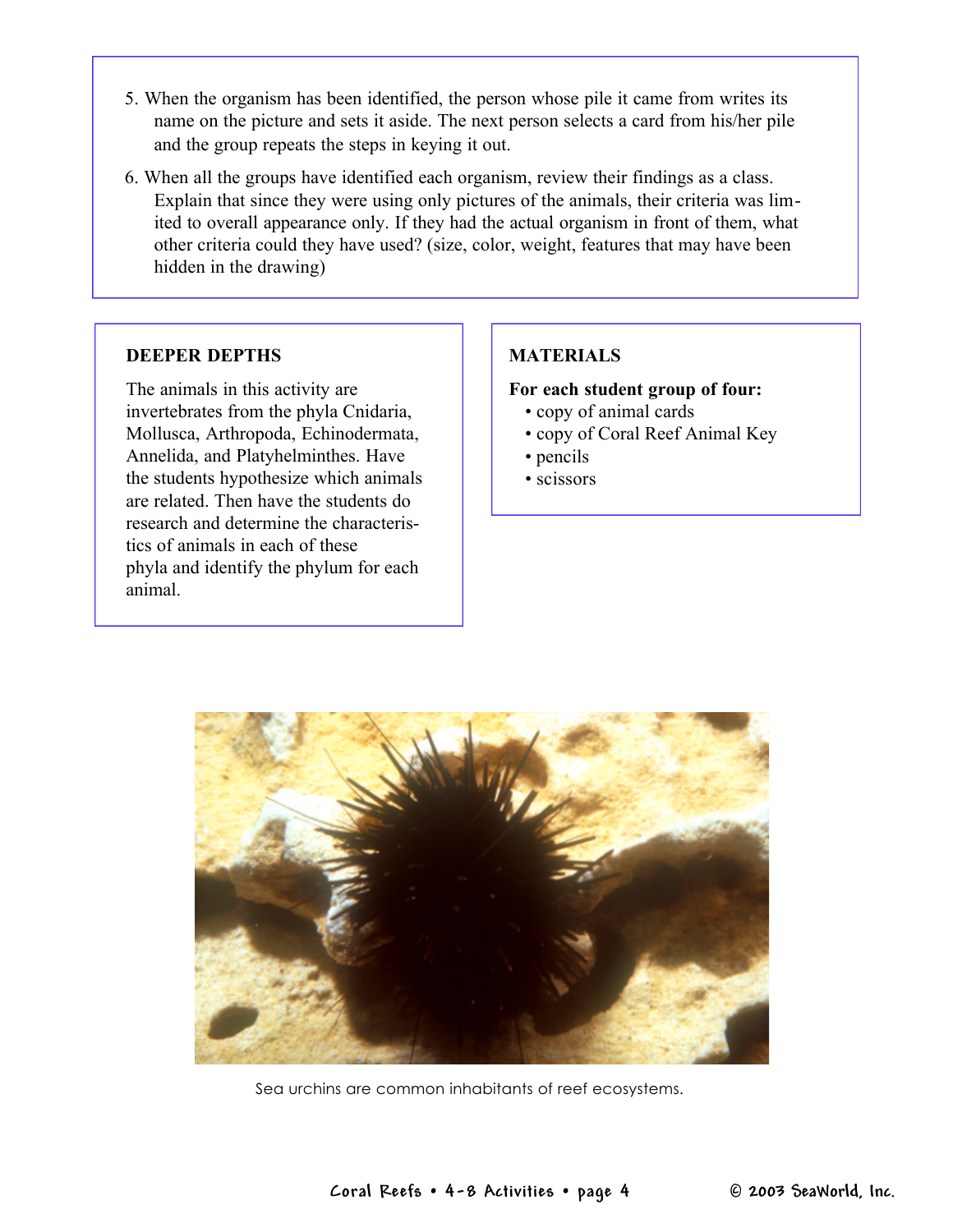### **Coral Reef Animal Key**

| a. long spines: go to 2<br>1.<br>b. very short spines or no spines: go to 4                                         |                                   |
|---------------------------------------------------------------------------------------------------------------------|-----------------------------------|
| a. spines all over body: go to 3<br>2.                                                                              |                                   |
| b. spines projecting only from the edge of the shell:                                                               | Atlantic thorny oyster            |
| a. spines are long, thin, and finely pointed:<br>3.<br>b. spines shorter and very thick:                            | long-spined urchin<br>club urchin |
| 4. a. stonelike appearance with branches: go to 5<br>b. not stonelike: go to 7                                      |                                   |
| 5. a. branches extend horizontally and vertically: go to 6<br>b. branches only extend vertically:                   | pillar coral                      |
| 6. a. blunt, fingerlike branches:<br>b. broad, flat branches:                                                       | finger coral<br>elkhorn coral     |
| a. transparent: go to 8<br>7.<br>b. not transparent: go to 9                                                        |                                   |
| 8. a. numerous, fine tentacles line edge of round body:<br>b. two hairlike tentacles trail behind oval body:        | moon jelly<br>comb jelly          |
| 9. a. five to six distinct arms: go to $10$<br>b. no distinct arms or more than six arms: go to 11                  |                                   |
| 10. a. slender, whiplike arms, spines project from sides of arms:<br>b. thick, fingerlike arms with blunt tips:     | brittle star<br>comet star        |
| 11. a. numerous tentacles: go to 12<br>b. few or no tentacles: go to 13                                             |                                   |
| 12. a. tentacles long, slender, and fine-tipped:<br>b. tentacles short and blunt-tipped:                            | corkscrew anemone<br>sun anemone  |
| 13. a. wormlike: go to 14<br>b. not wormlike: go to 16                                                              |                                   |
| 14. a. tufts of bristles along both sides of body:<br>b. no bristles: go to 15                                      | fire worm                         |
| 15. a. thick, tubelike body resembling a cucumber:<br>b. flat, ribbonlike body with smooth edges: polyclad flatworm | soft sea cucumber                 |
| 16. a. hinged shell with zigzag shell opening:<br>b. no hinged shell: go to 17                                      | Frons oyster                      |
| 17. a. round body shape: go to 18<br>b. body shape not round: go to 19                                              |                                   |
| 18. a. five pointed star on surface:<br>b. groves form wavy pattern on surface:                                     | heart urchin<br>brain coral       |
| 19. a. crablike with prominent front claws:<br>b. not crablike: go to 20                                            | swimming crab                     |
| 20. a. legs: go to 21<br>b. no legs:                                                                                | trumpet triton                    |
| 21. a long antennae: go to 22<br>b short, flat antennae:                                                            | Spanish lobster                   |
| 22. a. no spines on body:<br>b. spines on body:                                                                     | rock lobster<br>spiny lobster     |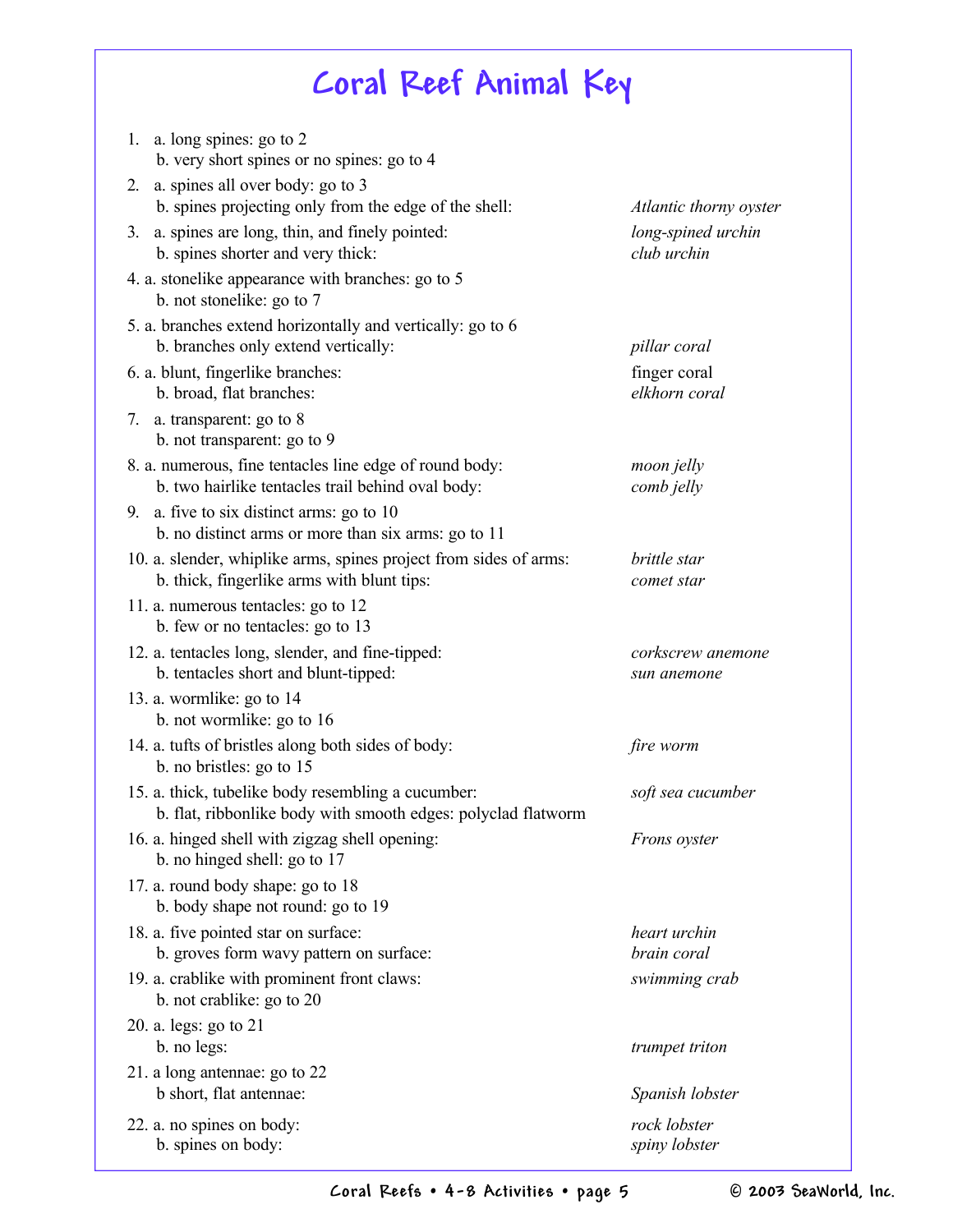

**Coral Reefs • 4-8 Activities • page 6 © 2003 SeaWorld, Inc.**